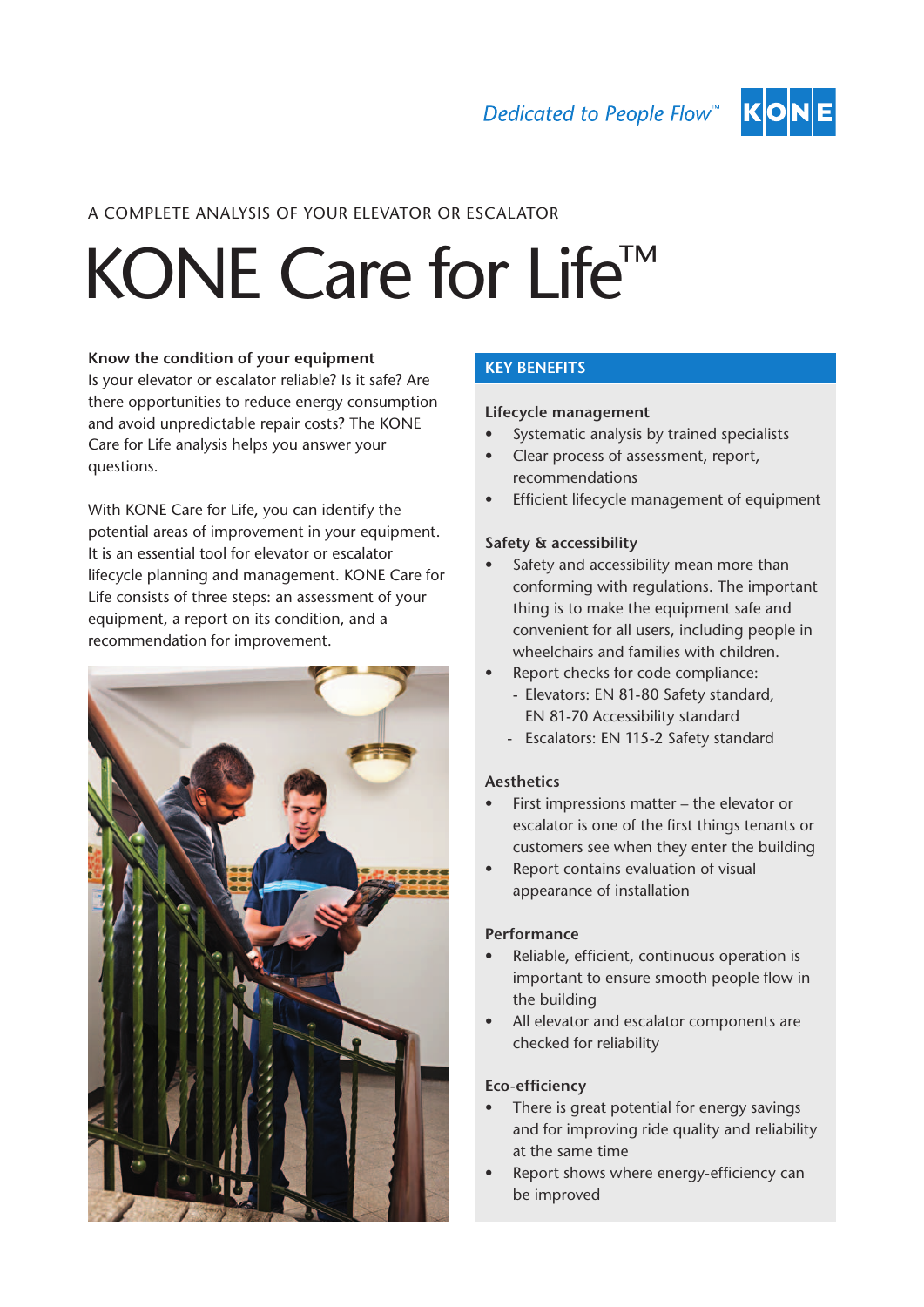# A three-step process

KONE Care for Life™ has three parts: an assessment of your equipment, a report on its condition, and a recommendation for improvement.



#### **1. Assessment**

The first step is a thorough on-site evaluation by a KONE professional. This includes more than 150 checks of your installation, from the viewpoints of performance, safety, eco-efficiency, accessibility and aesthetics. The KONE technician reports every check into a reporting system where the data for that particular equipment are stored. For escalators, a two-level approach allows a survey of the escalator without stopping your equipment.



#### **2. Report**

The result of this assessment is a full report, divided into three clearly-defined sections. The executive summary is an excellent tool for decision-makers, containing the main characteristics of your installation and areas needing intervention. This is followed by a detailed analysis of the results of the KONE Care for Life assessment. The final section of the report compares the measured data to the hazardous situation description, as defined by the relevant standards. For escalators, a two-level report underlines the improvement opportunities that may have been checked by stopping the equipment.



#### **3. Solution**

Once the deficiencies have been identified, together we can agree on an action plan to bring your installation up to the required standard. If your equipment is in good shape, KONE can recommend regular maintenance and minor upgrades. If more serious issues have been uncovered, KONE can recommend a solution ranging from modernizing components to full modernization or replacement.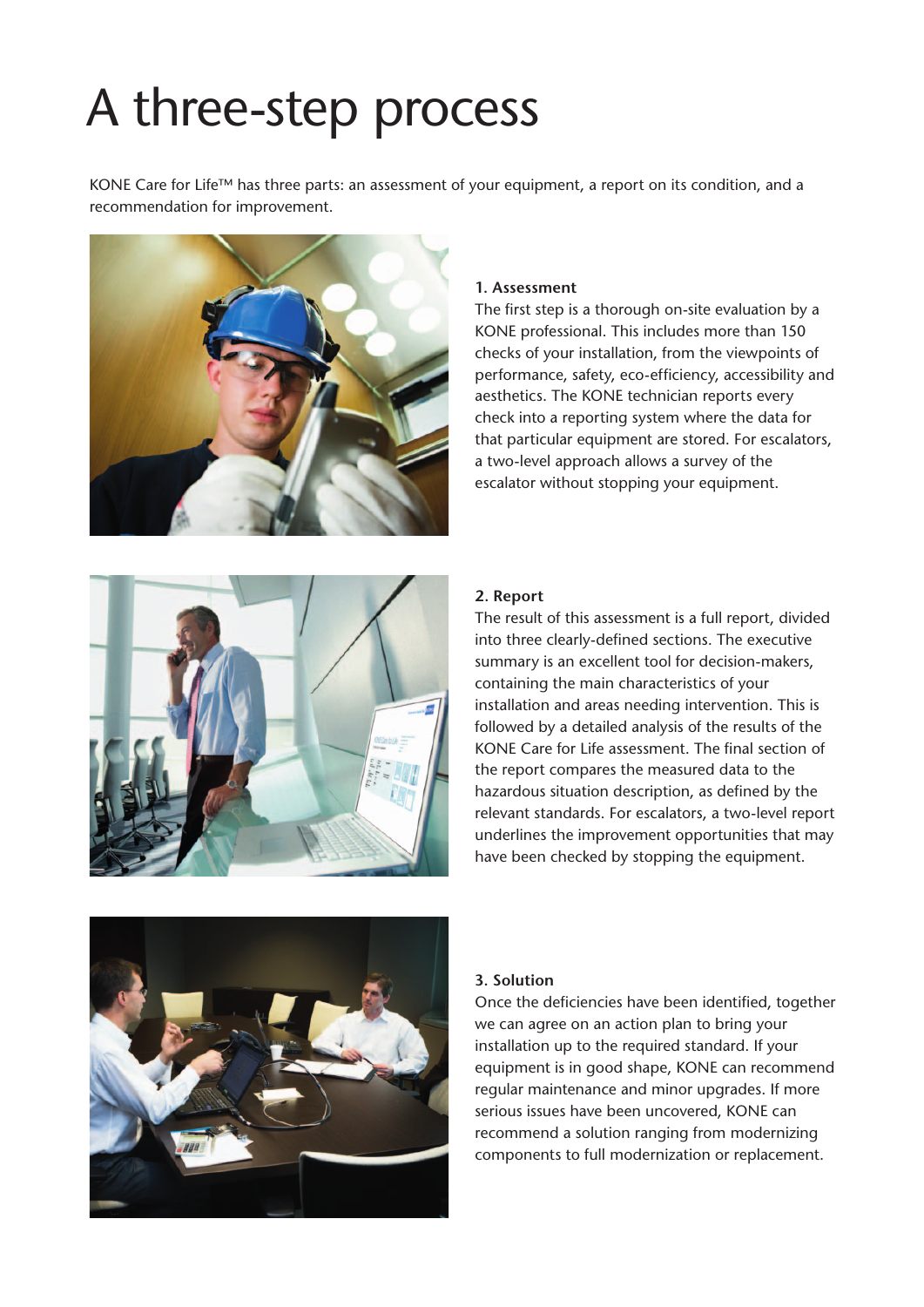# Full assessment of your equipment

The result of the KONE Care for Life assessment is a report focusing on performance, eco-efficiency, accessibility, aesthetics and safety. This is accompanied by a recommendation on how to improve your installation. The solution can range from easy-to-install retrofit kits to a more major package such as a new controller and hoisting machine.

**2**

**<sup>3</sup> <sup>4</sup>**

**1**

**5**

**1**

**2**

**5**

**4**

### **1. Performance**

The machinery and brakes, controller, drive and electrification are examined. For elevators, the hoisting ropes, shaft and doors are also checked.

For escalators, the frequency converter, step chain, lubrication system and step rollers are also analyzed.

#### **2. Eco-efficiency**

In both elevators and escalators, several issues are considered that can significantly cut electricity costs. Existing lighting is compared to LED lights. Standby operation is considered: this slows down the escalator step band or brings it to a complete stop after an adjustable time delay. Also in escalators, the machine, electrification, drive and step chain affect energy consumption.

#### **3. Accessibility**

For elevators, car accessibility is analyzed, taking into account leveling accuracy, door opening and protection, and car size. An analysis of the signalization is also performed.

For escalators and autowalks, people guidance systems, newels, signage, and the anti-slip properties of the tread surfaces of steps, pallets, comb plates and cover plates are considered. Also for moving walks, accessibility with shopping trolleys is assessed.

#### **4. Aesthetics**

The visual status of the signalization, doors and car interior is assessed for elevators.

For escalators, the focus is on the passenger travel space (steps, skirt, balustrade, access cover, comb plate). The condition of the lighting and cladding is also analyzed.

#### **5. Safety**

Safety norms are considered. Priority levels are defined by the applicable standards. For elevators, the focus is on user risks on the landing and in the car, and worker risks in the machinery and shaft.

For escalators, the focus is on the passenger travel space, the building interface and workers.

**3**